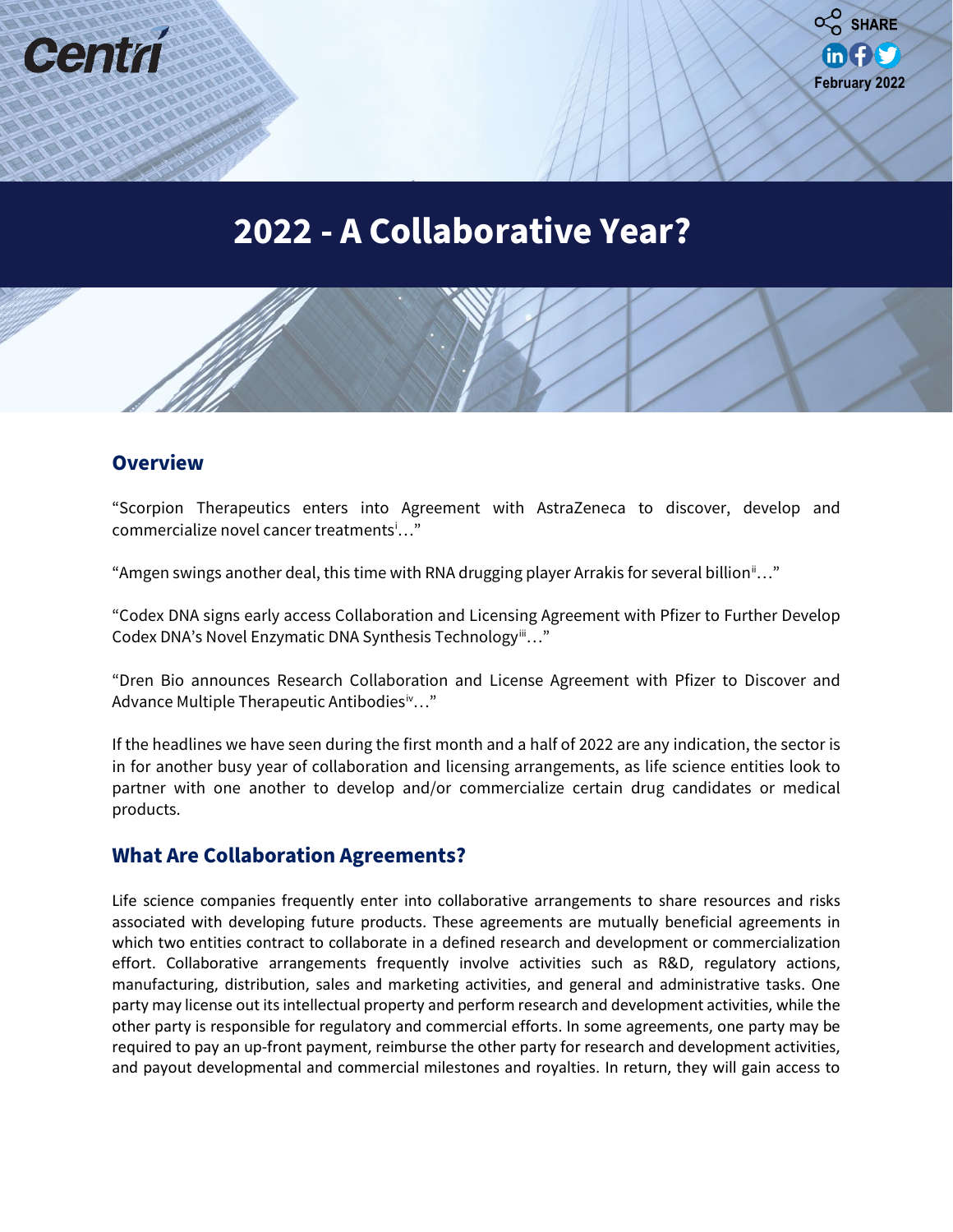the other party's intellectual property, clinical results, and expertise needed to develop and eventually commercialize a product.

Typically, a governance structure (e.g., a joint steering committee) is established to facilitate decisionmaking during the terms of the endeavor.

In collaborations, the parties may allocate responsibility for individual activities to each other or share the responsibility for one or more activities under a joint operating arrangement. Joint operating activities may involve the joint development and ultimate commercialization of intellectual property related to a potential new drug candidate, R&D, marketing (including promotional activities and physician detailing), general and administrative activities, manufacturing, and distribution activities.

Based on contractually defined terms, the participants may share the profits or losses associated with these joint activities. Such arrangements are often complex and can vary significantly in scope, terms, conditions, and risk mitigation objectives.

## **Accounting Implications**

When an entity enters into a collaboration agreement, careful consideration must be made to determine if the contract meets the U.S. GAAP definition of a collaborative arrangement and, thus, is subject to the requirements of ASC 808. The legal characterization of a collaboration does not always mean the arrangement qualifies as a collaborative arrangement under U.S. GAAP.

Under ASC 808-10-20, a collaborative arrangement is a "contractual arrangement that involves a joint operating activity" and involves two (or more) parties that are both of the following:

- "Active participants in the activity."
- "Exposed to significant risks and rewards dependent on the commercial success of the activity."

Only concluding that the arrangement meets both of these criteria, will lead to ASC 808 guidance applied to the arrangement.

Another critical assessment the entity must make is if the Company has an obligation to repay the funding party or is under a contract to perform R&D services. If a determination is made at the onset of the arrangement that successful completion of the R&D is probable, it may be more appropriate to treat the arrangement as the sale of future revenues under ASC 470-10-25. If this guidance does not apply, the Company should next evaluate ASC 730-20 to determine whether the arrangement represents an obligation to repay the funding party or a contract to perform services. Under ASC 730-20-35-3, "if the entity is obligated to repay any of the funds provided by the other parties regardless of the outcome of the research and development, the entity shall estimate and recognize that liability. The requirement applies whether the entity may settle the liability by paying cash, issuing securities, or by some other means."